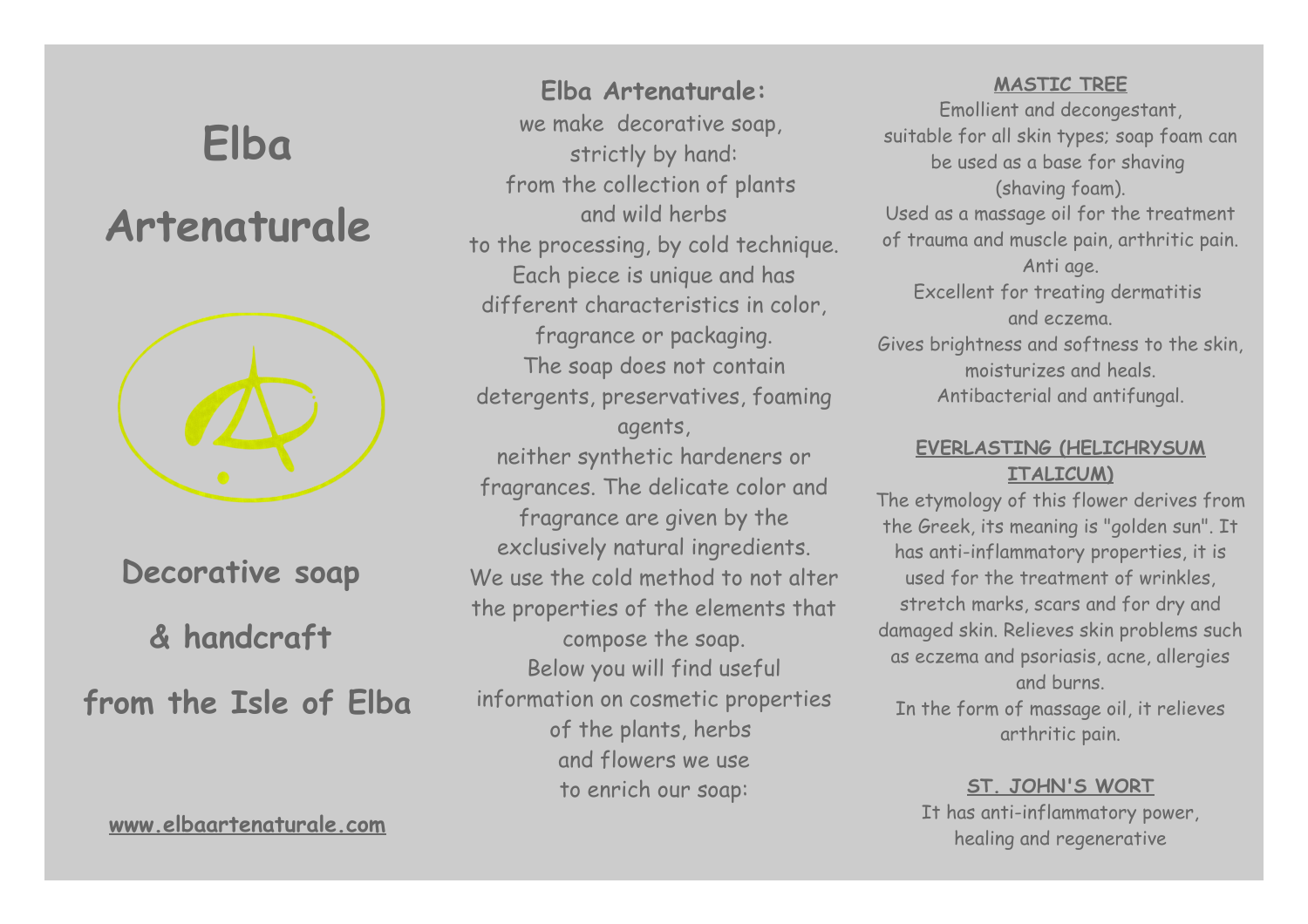of skin tissues, especially if used on wounds (in the form of oleolite). Antiseptic, antifungal, antibiotic, painkiller. Also as an oleolite it is indicated in the treatment of inflammation of the sciatic nerve, hemorrhoids, burns, wounds, fungi, scars, stretch marks, psoriasis, for massages on the perineum after childbirth. Natural anti-age. The flowers collected and used in the preparation of infusions and herbal teas help to fight stress.

#### **ROSEMARY**

Excellent in the treatment (massage) of muscular pains, strains and arthritic pains. It brings freshness, elasticity, brightness and protection to the skin, thanks at its high antioxidant content. It has calming and anti-inflammatory properties. Rosemary oil has great antiseptic and antibiotic power, can be used for superficial wounds, domestic cuts or abrasions.

**CHAMOMILE** Good natural anti-inflammatory properties. For this reason is used as a decongestant, soothing and calming remedy, in all types of tissue irritations. Indicated in case of dermatitis, wounds, ulcers, irritation and inflammation of external tissues.

# **ORANGE**

Smoothing and rejuvenating, it fights the formation of wrinkles and stretch marks, helps fight cellulite, especially when the signs of water retention are light.

# **FRENCH LAVENDER**

For external use it boasts detergent, anti-inflammatory, analgesic, antibacterial, healing properties and decongestants. The plant is used to cleanse wounds and sores; to relieve itching and insect bites and to reduce irritation generally.

# **CISTUS (ROCK-ROSE)**

It turns out to be an excellent antiinflammatory for skin care. Cistus essential oil has moisturizing and firming properties

Admired for being a plant rich in polyphenols.

# **POPPY**

Poppy has good cosmetic properties: used in particular to keep clean and smooth the facial skin. Poppy seeds contain fatty acids, proteins, mineral salts and vitamin E.

# **OLIVE (EXTRA-VIRGIN OLIVE OIL)**

Extra virgin olive oil is a natural source of vitamin E, a powerful antioxidant that protects cell membranes from aging processes. In addition to oleic acid, olive oil contains about 15% linoleic acid, 15% palmitic acid and 2% stearic acid. It also contains an unsaponifiable fraction ranging from 1 to 2% and that provides this oil with a significant concentration of antioxidant active ingredients including: phenolic compounds, chlorophyll, Vitamin E, phytosterols with restorative and antiinflammatory action and squalene, one of the main components of the skin surface.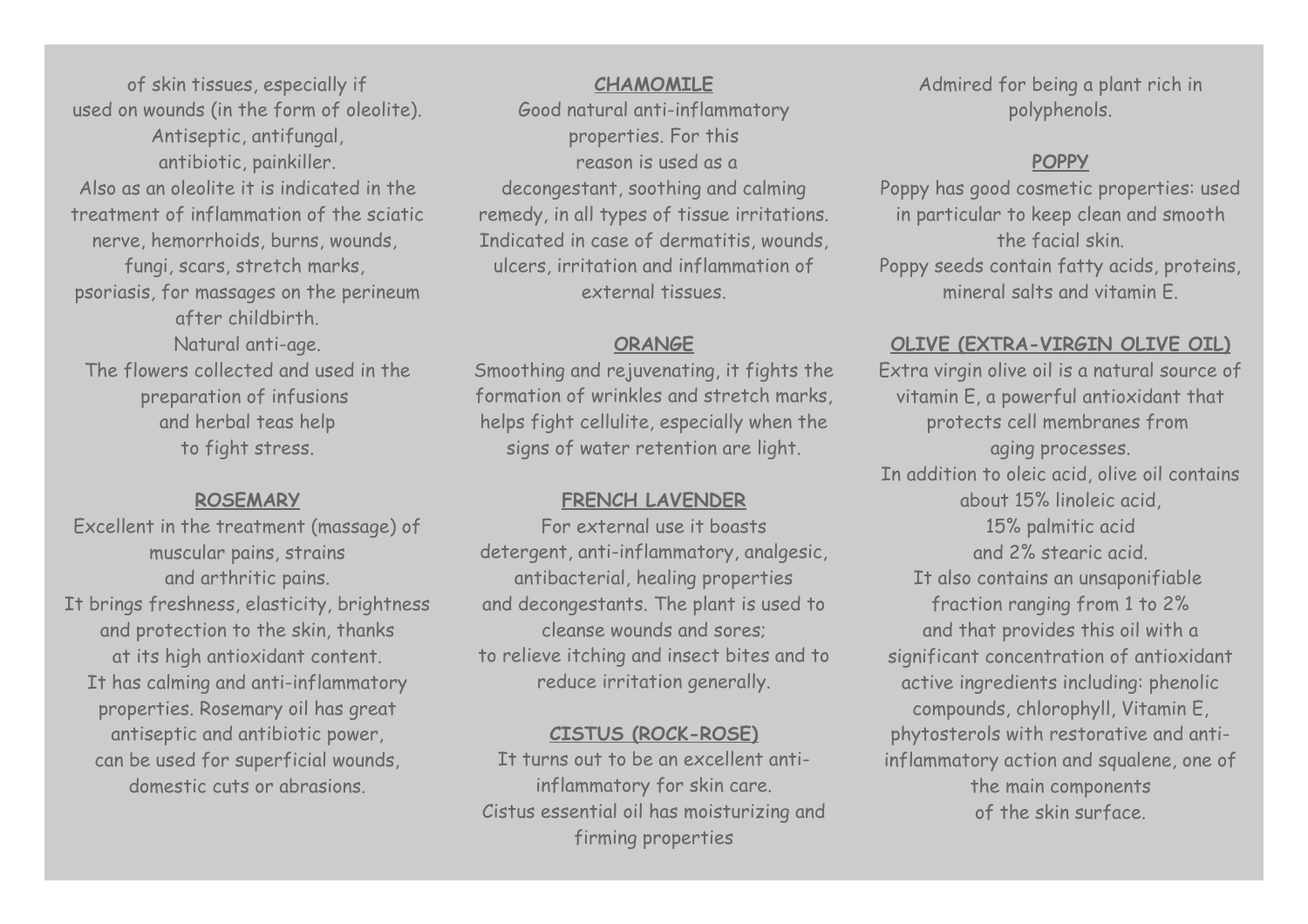#### **GOAT MILK**

It contains unsaturated fatty acids, which make the skin toned and compact, with an anti-aging effect; it also contains allantoin, which nourishes the protective layer of the skin and protects it from external climatic agents; it has a high content of vitamin A and vitamin B, which give radiance to the skin and a high content of calcium and whey proteins, which make the skin soft; it contains lysozyme, an enzyme that acts as an antibacterial agent, as well as fats and proteins that help make the skin smooth; rich in minerals and vitamins, it is also suitable for subjects with more sensitive and delicate skin.

#### **MYRTLE**

In case of irritation, inflammation, psoriasis or acne, myrtle offers benefits to irritated and inflamed skin but it is also an excellent remedy for wrinkles and tired skin.

#### **STRAWBERRY GRAPES**

It has a lightening action on skin spots, it is also a good ally in the treatment of impure and seborrheic skin.

It counteracts skin aging.

# **NETTLE**

In addition to being a medical plant, nettle is a very well known cosmetic: it acts as an excellent emollient to treat acne, ulcers and eczema, useful in combating psoriasis and oily skin. It has anti-inflammatory and healing properties. All nettle-based products are emollients, moisturizers, astringents and softeners. Regular and constant use helps keep the skin and pores clean.

#### **MAUVE**

Always known as a medicinal plant for its anti-inflammatory properties, mauve finds ample space as a component in cosmetics thanks to its emollient, anti-inflammatory and moisturizing action. Suitable for dry and sensitive skin and as a cleanser for intimate hygiene.

#### **MARIGOLD**

The fundamental virtue of calendula is that of being able to give relief to the skin, thanks to her resolute anti-inflammatory, antiseptic and healing power. It is a real cure-all for eczema, acne or dermatosis, dry,

cracked and reddened skin.

# **PRICKLY PEAR**

Renowned for its nourishing properties, rich in vitamins and minerals that promote renewal, prickly pear is a particularly beneficial ingredient in case of frequent cleansing or exposure to dehydrating agents, such as sun, chlorine and salt.

# **LEMON**

It cleanses the skin and helps in the healing process of the bites of insects. It can be used as an astringent in case of acne and boils and to dry the skin from sebum excess. It also helps in the presence of blackheads, closes the skin pores and makes skin smoother and brighter. It also softens and lightens the spots that sun and age make appear on the hands.

#### **PEPPERMINT**

Effective against diseases with itchy symptoms, used as a tonic for refreshing the skin. It is especially recommended for